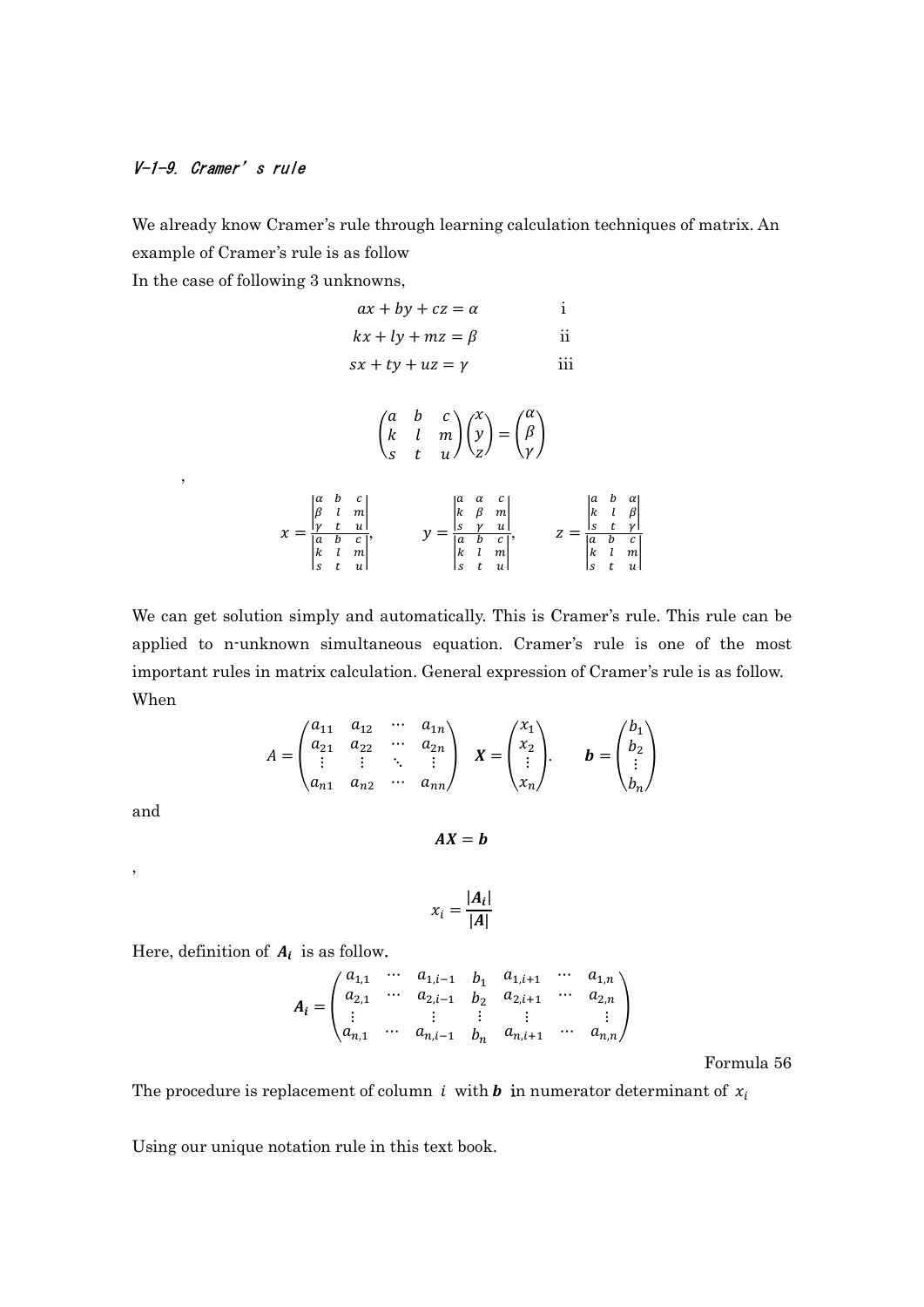$$
A^{ij} = (-1)^{ij} \begin{pmatrix} a_{11} & \cdots & a_{1j-1} & a_{1j+1} & \cdots & a_{1n} \\ \vdots & \ddots & \vdots & \vdots & \ddots & \vdots \\ a_{i-1} & \cdots & a_{i-1j-1} & a_{i-1j+1} & \vdots & a_{i-1n} \\ a_{i+11} & \cdots & a_{i+1j-1} & a_{i+1j+1} & \cdots & a_{i+1n} \\ \vdots & \ddots & \vdots & \vdots & \ddots & \vdots \\ a_{n1} & \cdots & a_{nj-1} & a_{nj+1} & \cdots & a_{nn} \end{pmatrix}
$$

$$
a^{ij} = (-1)^{ij} \begin{vmatrix} a_{11} & \cdots & a_{1j-1} & a_{1j+1} & \cdots & a_{1n} \\ a_{i-11} & \cdots & a_{i-1j-1} & a_{i-1j+1} & \vdots & a_{i-1n} \\ a_{i+11} & \cdots & a_{i+1j-1} & a_{i+1j+1} & \cdots & a_{i+1n} \\ \vdots & \ddots & \vdots & \vdots & \ddots & \vdots \\ a_{n1} & \cdots & a_{nj-1} & a_{nj+1} & \cdots & a_{nn} \end{pmatrix}
$$

$$
A^{-1} = \frac{1}{|A|} \begin{pmatrix} a^{11} & a^{21} & \cdots & a^{n1} \\ a^{12} & a^{22} & \cdots & a^{n2} \\ \vdots & \vdots & \ddots & \vdots \\ a^{1n} & a^{2n} & \cdots & a^{nn} \end{pmatrix}
$$

$$
AX = b
$$

$$
A^{-1}AX=A^{-1}b
$$

$$
X=A^{-1}b
$$

$$
\begin{pmatrix} x_1 \\ x_2 \\ \vdots \\ x_n \end{pmatrix} = \frac{1}{|A|} \begin{pmatrix} a^{11} & a^{21} & \cdots & a^{n1} \\ a^{12} & a^{22} & \cdots & a^{n2} \\ \vdots & \vdots & \ddots & \vdots \\ a^{1n} & a^{2n} & \cdots & a^{nn} \end{pmatrix} \begin{pmatrix} b_1 \\ b_2 \\ \vdots \\ b_n \end{pmatrix}
$$

$$
\begin{pmatrix} x_1 \\ x_2 \\ \vdots \\ x_n \end{pmatrix} = \frac{1}{|A|} \begin{pmatrix} b_1 a^{11} + b_2 a^{21} + \cdots + b_n a^{n1} \\ b_1 a^{12} + b_2 a^{22} + \cdots + b_n a^{22} \\ \vdots \\ b_1 a^{1n} + b_2 a^{2n} + \cdots + b_n a^{nn} \end{pmatrix}
$$

For  $\boldsymbol{x}_i$ 

$$
x_i = \frac{1}{|A|} (b_1 a^{1i} + b_2 a^{2i} + \dots + b_n a^{ni})
$$

On the other hand, cofactor  $b_1 a^{1i} + b_2 a^{2i} + \cdots + b_n a^{ni}$  is cofactor expansion of following matrix at  $\operatorname{column} i$ .

$$
\begin{pmatrix} a_{11} & \cdots & a_{1i-1} & b_1 & a_{1i+1} & \cdots & a_{1n} \\ a_{21} & \cdots & a_{2i-1} & b_2 & a_{2i+1} & \cdots & a_{2n} \\ \vdots & \ddots & \vdots & \vdots & \vdots & \ddots & \vdots \\ a_{n1} & \cdots & a_{ni-1} & b_n & a_{ni+1} & \cdots & a_{nn} \end{pmatrix}
$$

Example

$$
\begin{pmatrix} a_{11} & a_{12} & a_{13} & a_{14} \\ a_{21} & a_{22} & a_{23} & a_{24} \\ a_{31} & a_{32} & a_{33} & a_{34} \\ a_{41} & a_{42} & a_{43} & a_{44} \end{pmatrix}
$$

Cofactor expansion at column 3.